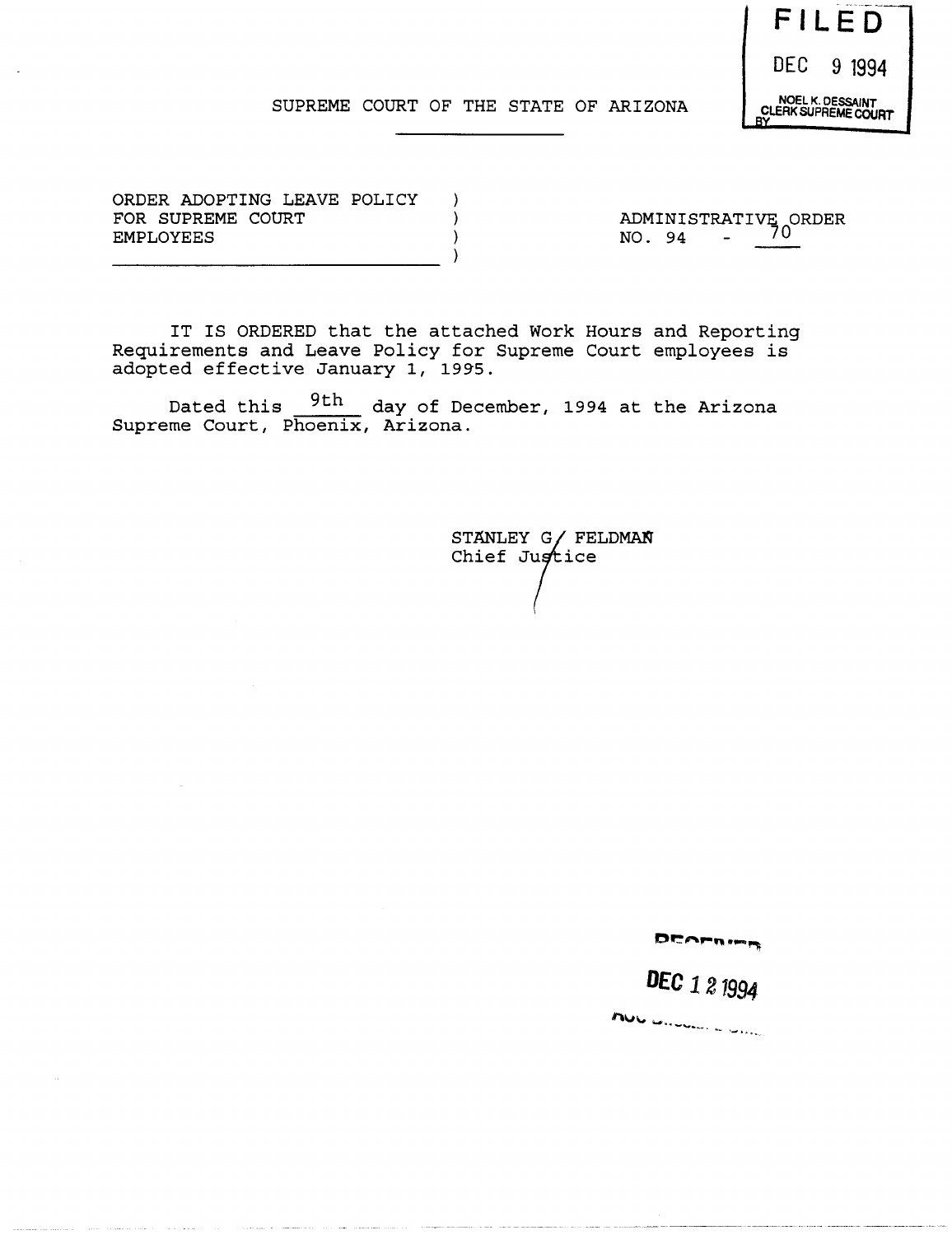# POLICIES AND PROCEDURES MANUAL SECTION: 6.07 DATE: 1/95

# WORK HOURS AND REPORTING REQUIREMENTS WORK AND OPERATING HOURS

### Purpose:

To provide an explanation of work and court operating hours for Supreme Court employees.

### Policy:

The Supreme Court operating hours are Monday through Friday, 8:00 a.m. to 5:00 p.m. The normal work hours for Supreme Court employees are Monday through Friday, 8:00 a.m. to 5:00 p.m. However, employees may be assigned a different structured start and end schedule depending upon the nature of the position and an approved alternative work arrangement structured schedule.

# OVERTIME AND COMPENSATORY TIME PAY POLICY

### Non-Exempt Employees

Employees listed below who are not exempt from the FLSA shall be paid overtime or given compensatory time at the rate of time and one half for all hours worked in excess of the normal 40 hour work week, if they in fact actually work in excess of 40 hours in one week (Saturday through Friday). The preferred method for compensating non-exempt employees for excess hours worked is to give compensatory time off. Non-exempt employees may accrue up to 80 hours of comp time. Any hours over 80 will be paid at the employee's overtime rate.

#### Factors in Determining Payment or Accrual:

Employees must receive prior approval from their authorized supervisor to accumulate hours that may result in overtime pay or compensatory time off.

Employees must actually work over 40 hours in a one week period (Saturday through Friday) to qualify for overtime. Employees who take vacation or other types of leave during a week will not receive overtime compensation unless and until the actual hours worked exceed 40 hours. For example, if an employee works 10 hour days Monday through Thursday, but is sick or takes vacation on Friday, the employee only worked 40 hours in the week and does not qualify for overtime pay.

Overtime will be compensated or accrued in increments of 1 5 minutes.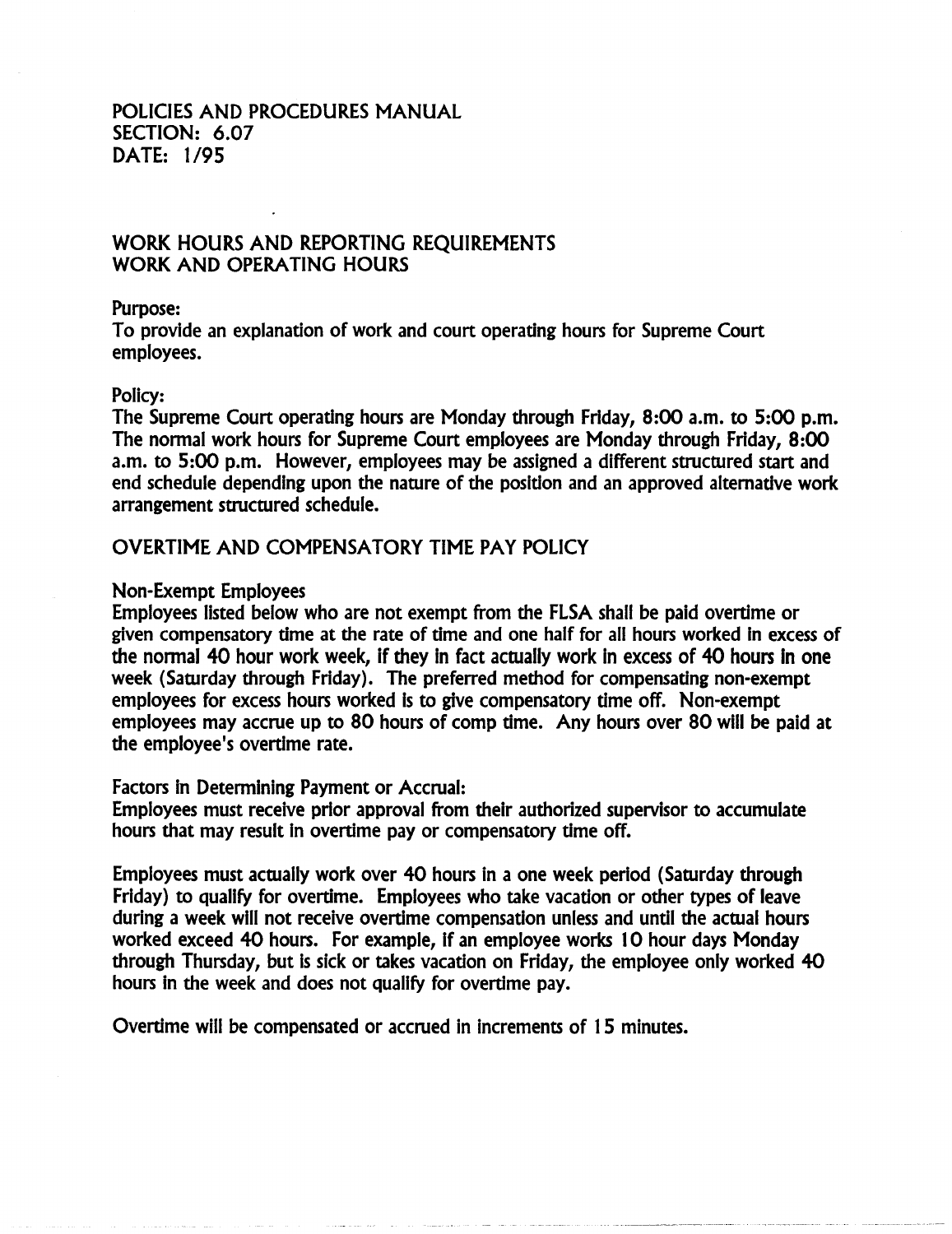## WORK HOURS AND REPORTING REQUIREMENTS - Page 2 Section: 6.07 Date: 1/95

#### Exempt Employees:

It is the nature of most exempt positions that the employee will need to work more than 40 hours per week to complete assignments and keep up with workload demands. As a general rule, the hours worked are considered part of the job.

## Position Classification for Purposes of the ELSA

Exempt from ELSA Administrative Director Deputy Director Division Director (all) Project Director Manager I Manager II Officer I Officer II Specialist III Specialist IV Specialist V Specialist VI Specialist VII Custodial Supervisor Security Manager Building Mtce Supervisor Manager III Officer III

Non-Exempt from FLSA Assistant I Assistant II Assistant III Executive Secretary Sr. Administrative Secretary Executive Assistant Administrative Secretary Clerk I Clerk II Clerk III Custodial Worker Floor Care Custodian Security Officer General Building Mtce Techn Carpentry Mtce Technician Building Mtce Technician Machine Operator Controls Technician Receptionist Specialist I Specialist II

Clerk's Office Clerk of the Court Chief Deputy Clerk

Staff Attorney's Office Chief Staff Attorney Staff Attorney

Justices' Staff Law Clerk Judicial Secretary Deputy Clerk

**Secretary**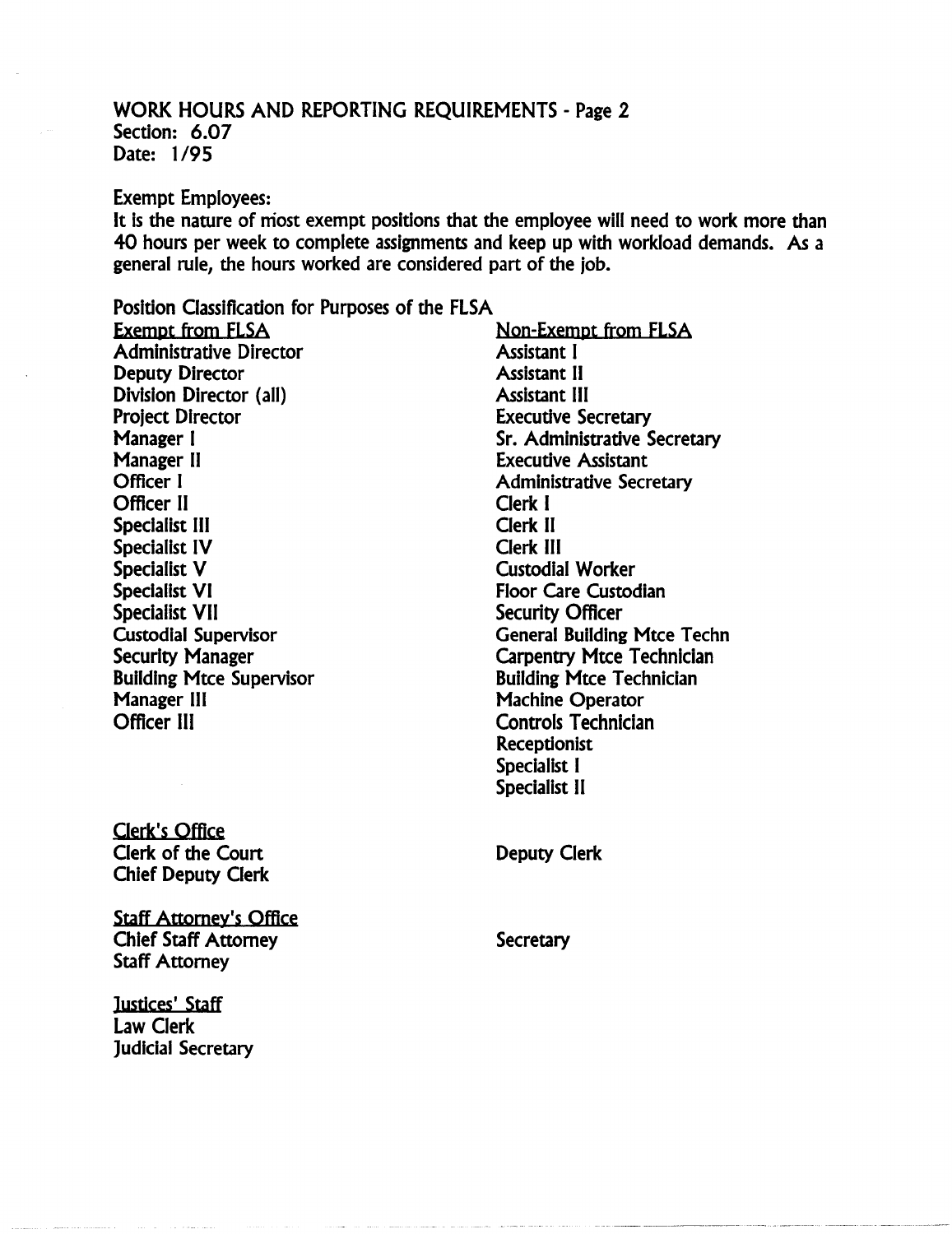WORK HOURS AND REPORTING REQUIREMENTS - Page 3 Section: 6.07 Date: 1/95

Position Classifications for Purposes of FlSA

Exempt from FlSA

Non-Exempt from FlSA

Special Master Special Master

Executive Secretary Water Adjudication Specialist Courtroom Deputy

Exempt employees will not be suspended without pay for less than one week for any reason, including budgetary constraints.

WEEKLY EXCEPTION TIME REPORTING SYSTEM

All Weekly Exception Time Reports must be approved by the Division Director or the Acting Division Director in the Director's absence.

Any changes to the original Weekly Exception Time Report must be submitted to and approved by the Division Director in the next time reporting period.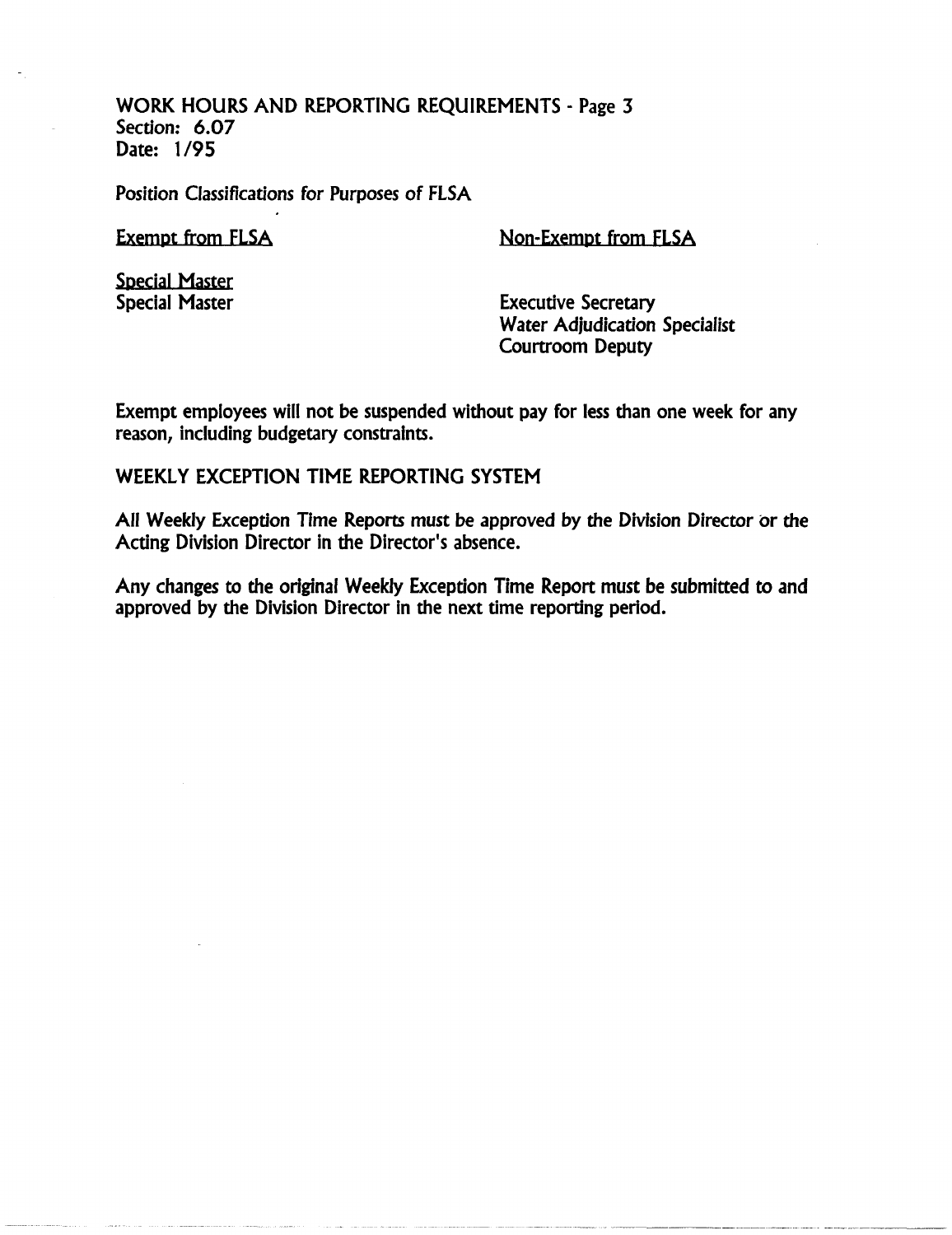## WORK HOURS AND REPORTING REQUIREMENTS - Page 4 Section: 6.07<br>Date: 1/95 Date:

# ALTERNATIVE WORK ARRANGEMENT PROGRAM

Defined alternative work arrangements may be available to eligible full time employees depending upon the employee's specific position. However, the structured nature of some positions may limit or prohibit participation in the alternative work arrangement program. An alternative work arrangement is not an entitlement and may be canceled by the Division Director at any time.

### Flextime:

A structured schedule selected by the employee and approved by the respective division director. A flextime schedule shall not be changed on a daily basis.

Flextime work hours differ from the normal Monday - Friday 8:00 a.m. to 5:00 p.m., but Indude the core hours of 9:00 a.m. to 4:00 p.m.

### Compressed Work Week:

A compressed work week condenses the traditional two week pay period in one of two ways:

A 9/80 work period equaling 80 hours over a two week work period. Employees work eight 9 hour days, one 8 hour day, and have one day off each two week pay period.

### **OR**

Employees work flve 8 hour days in one week, and four 10 hour days the following week and have one day off each 2 week period. Employees choosing this option must take a full one hour lunch period during the 4/10 work week, and work a minimum of eight hours not to exceed ten hours per day.

## Telecommute:

An employment practice in which employees are allowed to do some of their work from home or another satellite location other than the "main" office one day during a two week period.

## Eligibility:

Eligible full time employees may participate in flextime or a compressed work week after completing six months of employment If the nature of the work allows. Employees who supervise others are eligible to participate in flextime only.

Eligible full time employees may participate in telecommuting after completing one year of employment if the nature of the work allows.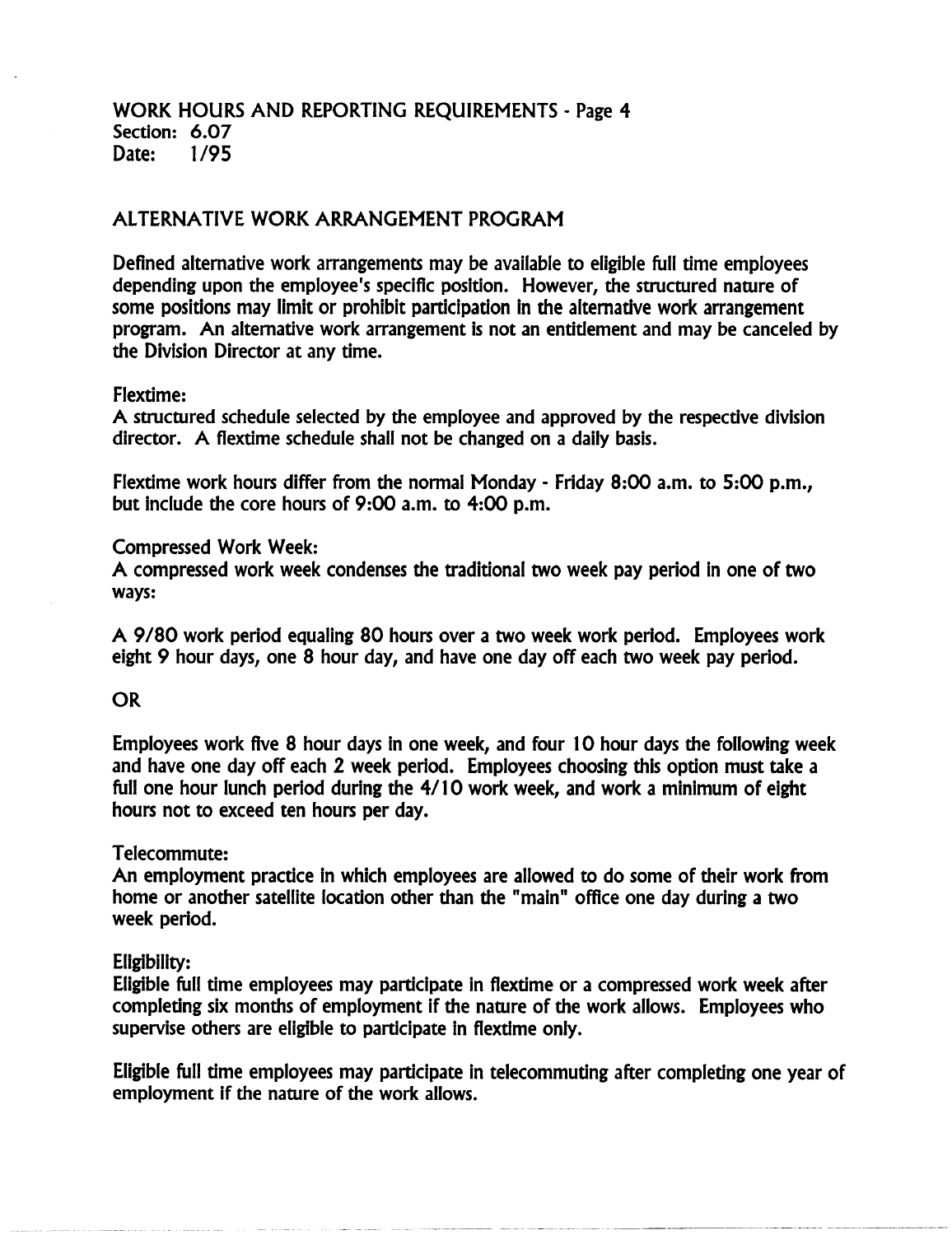# WORK HOURS AND REPORTING REQUIREMENTS - Page 5 Section: 6.07<br>Date: 1/95 Date:

Employees who are 'eligible and want to participate in the alternative work arrangement program must discuss their individual circumstances with their immediate supervisor and division director. Circumstances that may be considered in making the decision to participate include the impact on the court, the nature of the work, and the employee's performance and attendance.

------------\_.\_--- --- ----.-- ~----- ~---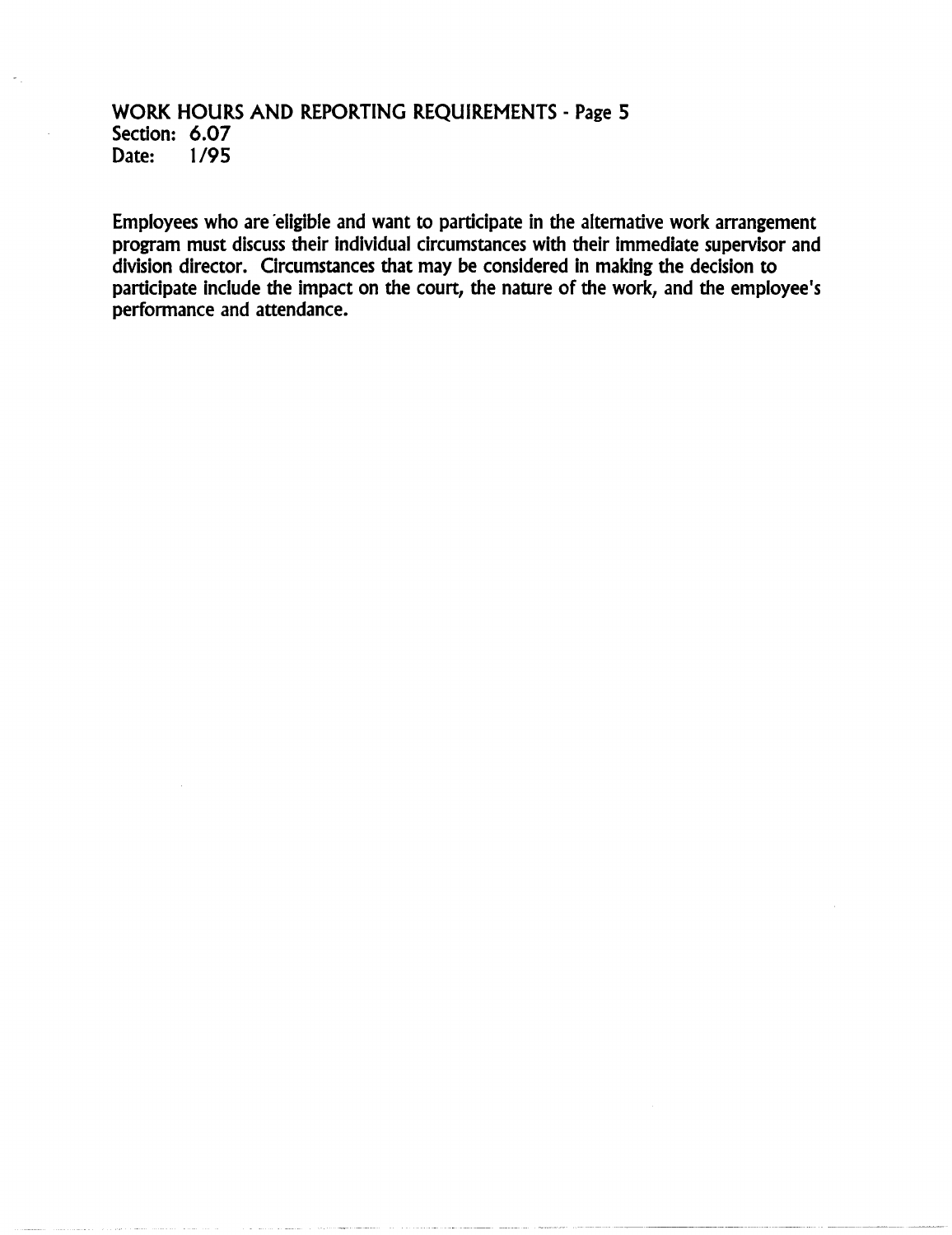Administrative Office of the Courts Policies and Procedures Manual Section: 6.10 Date: 10/27/94

## LEAVE POLICY

- \* The Leave Policy applies to employees of the Administrative Office of the Courts, Staff Attorneys Office, Office of the Clerk of the Court, and the Office of the Special Master.
- \* The Leave Policy does not apply to law clerks of the Supreme Court.
- \* Only the Sick Leave section applies to the judicial secretaries of the Supreme Court.
- \* If you have any questions, call Human Resources at 542-9311.

#### Purpose

To define and clarify the requirements for the use of leave including sick leave, maternity leave, family leave, catastrophic illness, annual leave, compensatory leave, personal leave, jury leave, bereavement leave, leave without pay, holidays, administrative leave, military leave, and industrial leave.

#### EMPLOYMENT STATUS AND BENEFITS ELIGIBILITY

#### Purpose

To establish eligibility criteria which will permit employees of the Supreme Court to receive employee benefits.

#### **Definition**

- A. Regular. full-time status Employees scheduled to work 40 hours per week.
- B. Regular. part-time status Employees scheduled to work 20 or more but less than 40 hours per week.
- C. Regular. hourly status Employees scheduled to work less than 20 hours per week.
- D. Temporary status Employees, including interns, hired to work on a temporary basis regardless of total hours worked per week.

## BENEFITS AND LEAVE ELIGIBILITY

The Supreme Court recruits and hires employees to work either regular full-time, regular parttime, or temporary status, on a salaried or hourly basis.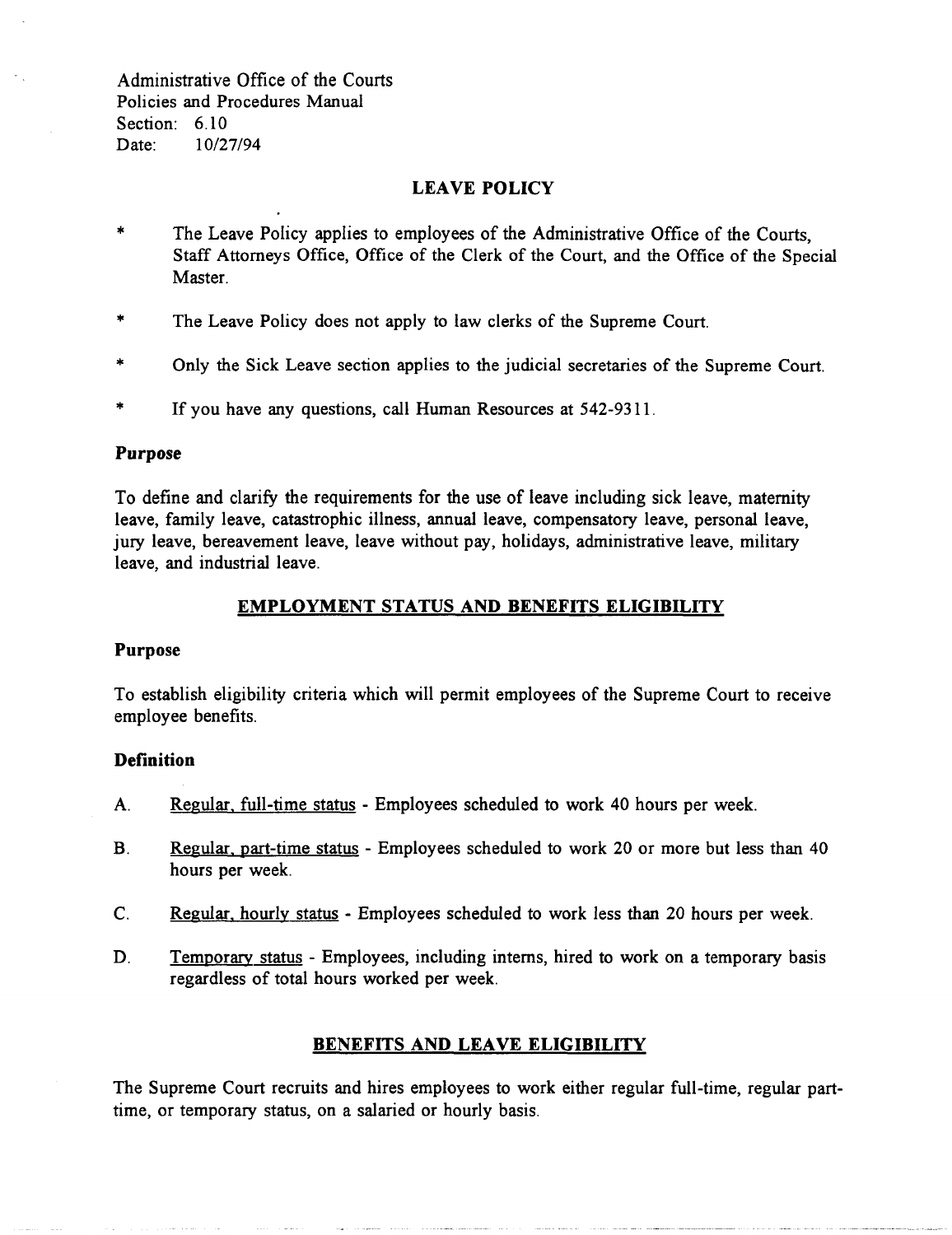# **LEAVE POLICY - Page 2**  Section: 6.10

Date: 10/27/94

Regular, full-time employees and regular, part-time employees are eligible to participate in medical, dental and life insurance, supplemental life insurance, long-term disability, and shortterm disability plans where part of the cost is paid by the State of Arizona and will accrue leave according to Supreme Court policy.

Temporary or hourly employees are not eligible to participate in State of Arizona insurance plans and will not accrue leave according to Supreme Court policy.

# **ARIZONA STATE RETIREMENT**

Employees working 20 or more hours per week for five or more months in a fiscal year are required to participate in the state retirement system.

Employees working less than 20 hours per week are not eligible to participate in the State Retirement System.

# **SICK LEAVE**

## **Definition**

Sick leave is any period of paid absence granted an employee due to his or her illness, or illness of an employee's parents, mother-in-law or father-in-law, brother, sister, spouse, or child. For the purposes of this section, the terms "child" and "parent" are defined as a natural child or parent, an adopted child or adoptive parent, a foster child, or a stepchild or step parent.

## **Policy**

- A. Sick leave will be granted upon approval for the following conditions:
	- 1. An illness or injury which renders the employee unable to perform the duties of the position.
	- 2. Pregnancy-related disability caused by childbirth, miscarriage, or where medical complications arise as a result of the pregnancy.
	- 3. Examination or treatment by a licensed health care practitioner.
	- 4. Illness, injury, examination, or treatment by a licensed health care practitioner of an employee's parents, mother-in-law or father-in-law, brother, sister, spouse, or child. For the purposes of this section, the terms "child" and "parent" are defined as a natural child or parent, an adopted child or adoptive parent, a foster child, or a stepchild or step parent.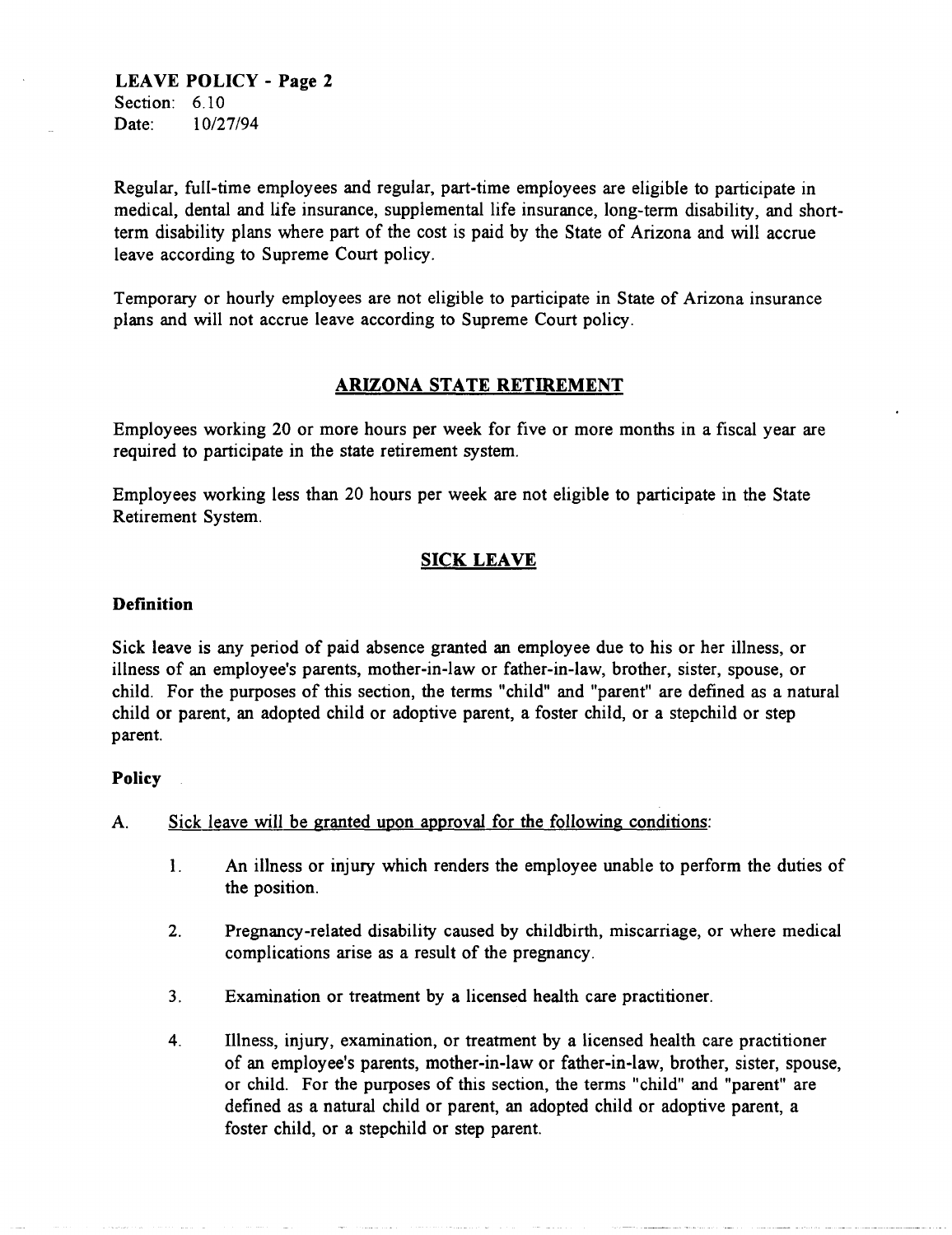Section: 6.10 Date: 10/27/94

## B. Accrual

- 1. Full-time employees shall accrue sick leave at the rate of eight hours per month. Sick leave is posted bi-weekly on the last day of the pay period in which earned. Sick leave is accrued at the end of 40 hours in the pay period and may be used even if not posted.
- 2. Part-time employees eligible for benefits will accrue a prorated amount of sick leave.
- 3. Temporary employees or part-time hourly employees will not accrue sick leave.

## C. Accumulation

Sick leave credits are accumulated without limit.

- D. Use of Sick Leave
	- 1. Sick leave may be used for an absence when approved by the employee's immediate supervisor, manager, and/or division director, clerk of the court, chief staff attorney, or special master, as appropriate.
	- 2. The employee's immediate supervisor, manager, and/or division director, clerk of the court, chief staff attorney, or special master, as appropriate, may require submission of evidence substantiating the need for sick leave. If the evidence is determined to be inadequate, the absence shall be charged to another category of leave or considered leave without pay.
	- 3. An employee's immediate supervisor, manager, and/or division director, clerk of the court, chief staff attorney, or special master, as appropriate, may require an employee to be examined by a designated licensed health care practitioner at the Court's expense. If the licensed health care practitioner determines that the employee should not work due to illness or injury, earned sick leave shall be taken. If the employee's sick leave is exhausted, the employee may use a combination of compensatory leave, annual leave, personal leave, or leave without pay, as approved.

An employee may be required to obtain medical verification from the licensed health care practitioner prior to returning to work if there is a question concerning the employee's ability to perform his/her duties. A copy of the medical verification from the licensed health care practitioner shall be provided to the Human Resources Department and placed in the employee's personnel file.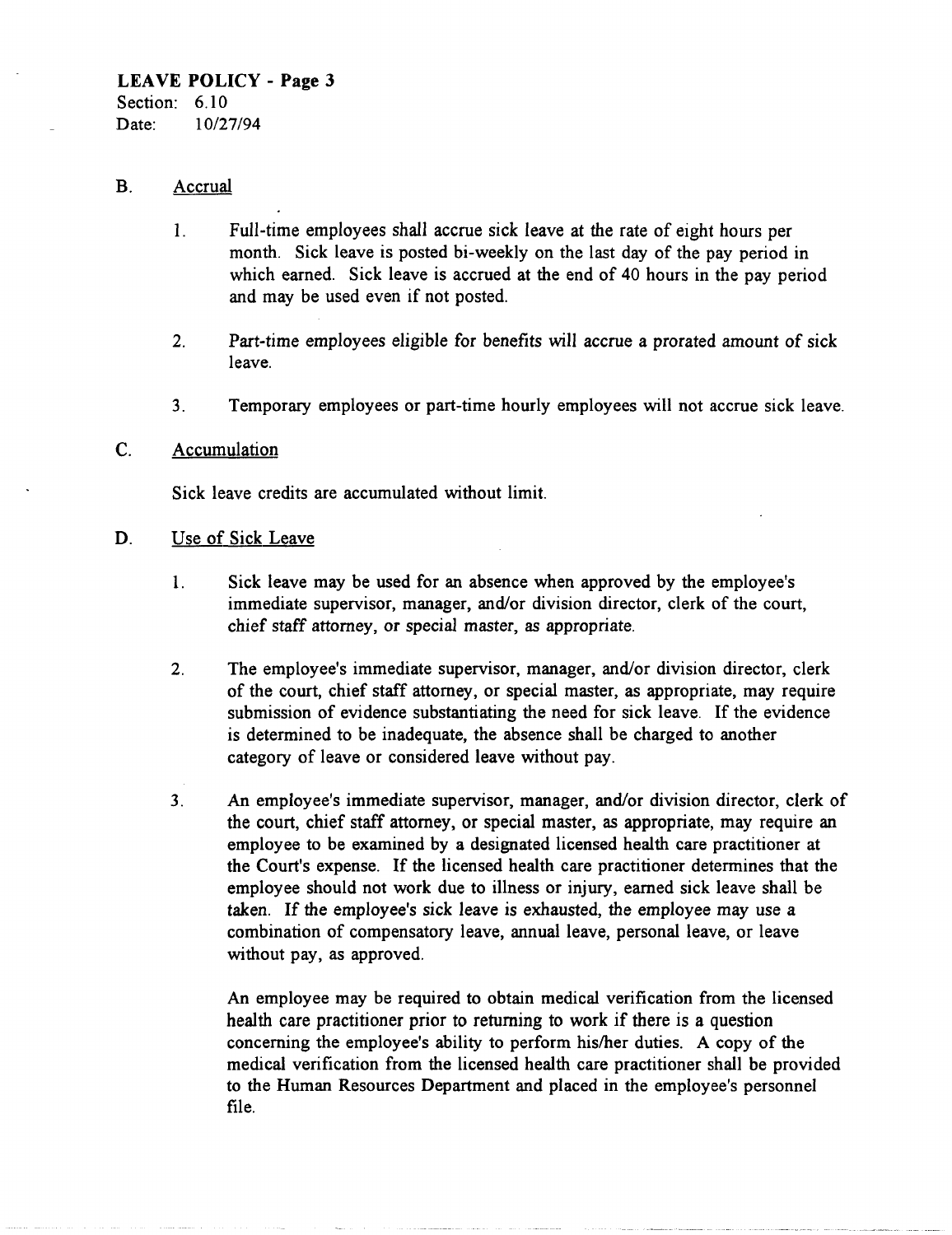Section: 6.10 Date: 10/27/94

### E. Termination of Employment

All sick leave credits are forfeited upon separation from employment.

### F. Medical Appointments

Employees should request approval of their supervisor(s) in advance of medical or dental appointments that require sick leave during the normal work day. This notification shall be provided at the earliest possible time and preferably at least three work days in advance.

#### G. Conversion

An employee who has accrued at least 320 hours (40 days) of sick leave may convert each two additional hours of accrued sick leave to one hour of accrued personal leave. However, employees are encouraged to build sick leave balances in order to have sufficient time to cover a serious illness or injury. Conversion of sick leave to personal leave will be done each July 1 and January 1.

#### H. Incentive

Any full-time employee using 40 hours or less of sick leave in a fiscal year (july 1 to june 30) shall be credited with eight hours of personal leave on july 1 of the next fiscal year. Part-time employees will be credited with personal leave on a prorated basis.

Example: A part-time employee working 20 hours per week who uses 20 hours or less of sick leave will be credited four hours of personal time.

## **DONATING UNUSED SICK LEAVE**

## **Definition**

Unused sick leave is accrued sick leave in excess of 40 hours which one employee may donate to another employee.

#### **Policy**

An employee may donate unused sick leave to another employee only after the recipient has exhausted all other leave.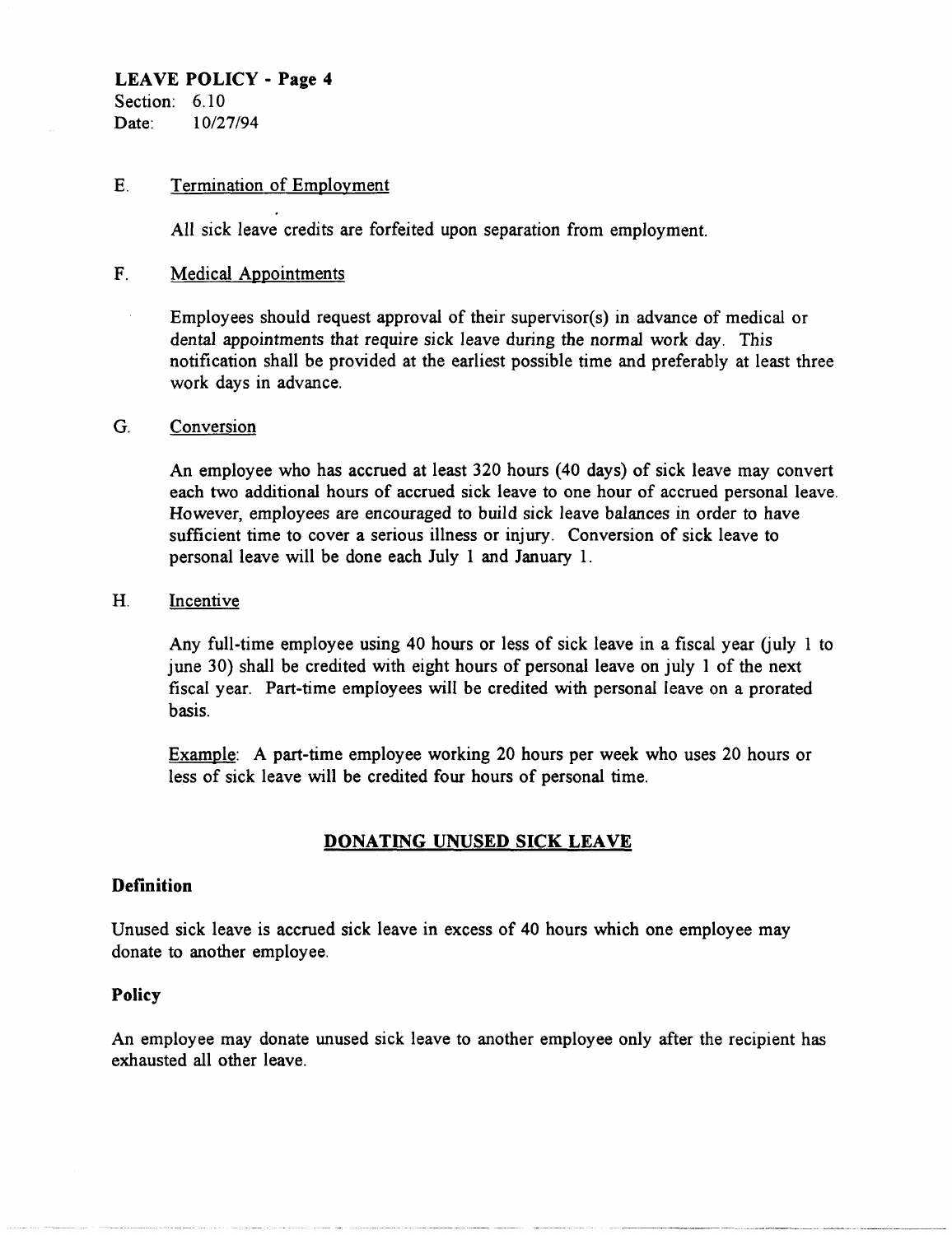#### A. Use of Unused Sick Leave

An employee may be considered for receiving donated sick leave only if the employee or member of the employee's immediate family (as described in the Sick Leave section) suffers from an illness or injury which requires an absence.

B. Conversion

Donated sick leave shall be converted on an hour-for-hour basis.

C. Requests for Unused Sick Leave

An employee donating unused sick leave must complete a Leave Request Form and submit it to hislher immediate supervisor, respective division director, clerk of the court, chief staff attorney, or special master for approval.

## MATERNITY LEAVE

Employees giving birth shall receive six weeks paid maternity leave. Maternity leave is used first before accrued sick leave, annual leave, compensatory time, or personal time.

#### FAMILY LEAVE

#### **Definition**

Family leave is any period of absence up to 12 weeks, granted an employee after the birth or adoption of a child or for the serious medical condition of the employee, employee's spouse, child or parent, in accordance with the family and medical leave act of 1993. A serious medical condition is an illness or injury which requires an extended period of hospitalization or treatment. Family leave is effective August 6, 1993.

#### Use of Family Leave

- A. To be eligible for family leave, the employee must first exhaust all applicable accrued and catastrophic leave. The remainder of the 12 week period shall be unpaid leave.
- B. The director, clerk of the court, chief staff attorney or special master, as appropriate, reserves the right to exempt employees, require notice, approve intermittent leave or require a medical certification, as permitted by law.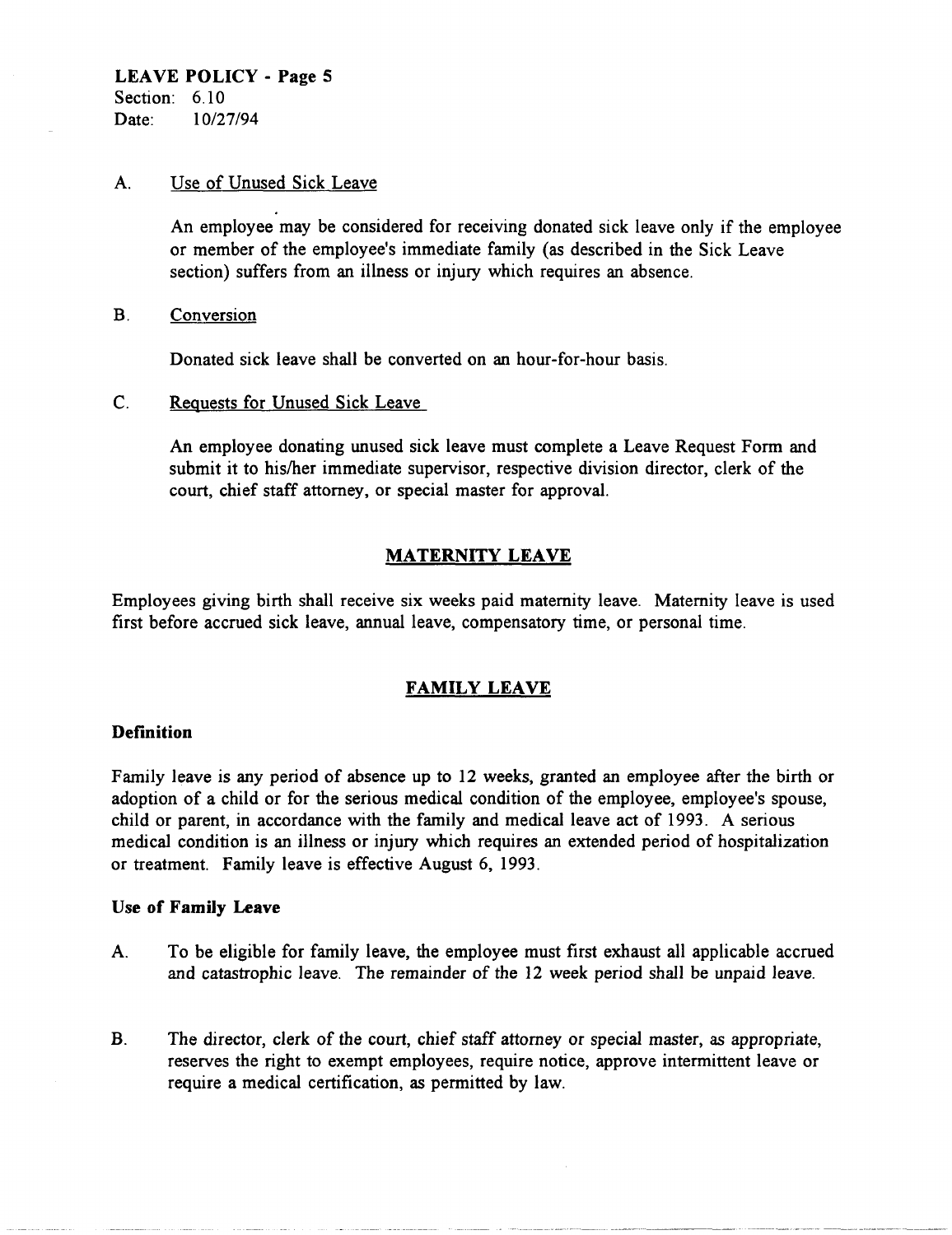Section: 6.10 Date: 10/27/94

# CATASTROPHIC ILLNESS

## **Definition**

Catastrophic illness is additional leave with pay granted only to employees who have suffered a life threatening illness or injury such as cancer, heart attack, loss of limb, or other severe injury or illness or mental illness requiring extended hospitalization. Catastrophic leave is in addition to sick leave and is used after accrued sick leave is exhausted.

### Policy

Any leave granted for catastrophic illness incurred by an employee from October 1, 1992 until October 1, 1993 will be determined on an individual basis. Effective October 1, 1993, employees will be granted one week of leave for each year of employment as needed in the event of a catastrophic illness.

### Use of Catastrophic Illness

Requests for leave must be submitted to the respective division director, clerk of the court, chief staff attorney, or special master for approval. Final approval will be determined by the administrative director, clerk of the court, chief staff attorney, or special master.

## ANNUAL LEAVE (VACATION)

## Definition

Annual leave is approved vacation for a period of time away from work with pay.

A. Accrual

All regular, full-time supreme court employees hired prior to october 1, 1992, shall accrue annual leave according to the schedule below but shall accrue at least 160 hours per year regardless of length of service.

All regular, full-time supreme court employees hired on or after october 1, 1992 shall accrue annual leave in accordance with the following schedule:

| <b>Years of Service</b> | Hours Accrued Per Year |
|-------------------------|------------------------|
| First year              | 96 hours               |
| 1 through 4 years       | 120 hours              |
| 5 through 10 years      | 160 hours              |
| $10+$ years             | 200 hours              |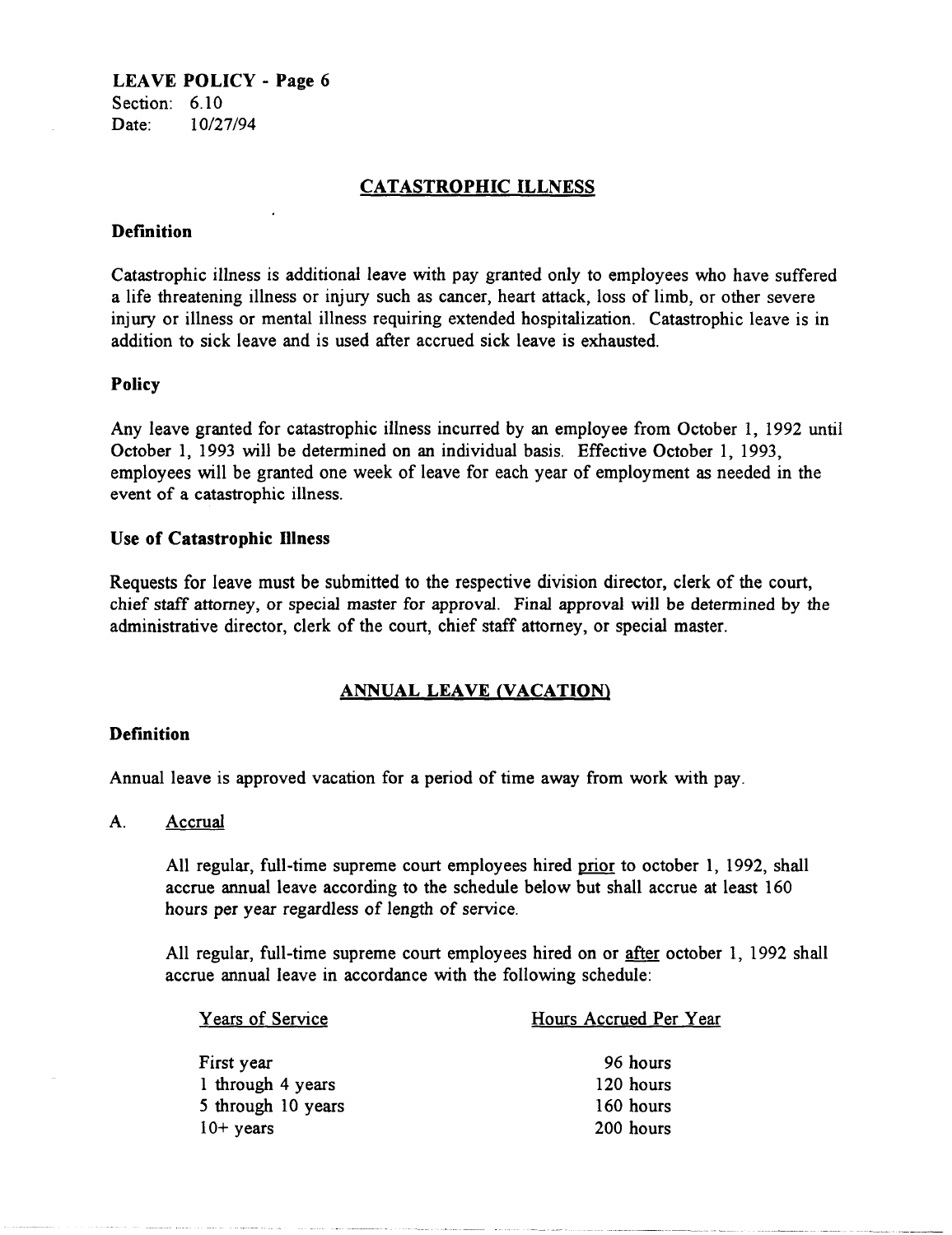- 1. Part-time. employees eligible for benefits will accrue a prorated amount of annual leave.
- 2. Temporary employees or part-time hourly employees will not accrue annual leave.
- 3. Annual leave is posted bi-weekly on the last day of the pay period in which earned. The rate of accrual is based on hours of accrual per year divided by 26 pay periods. Annual leave is accrued at the end of 40 hours in the pay period and may be used even if not posted.
- 4. New employees in their first week of employment working 40 hours or more in a pay period will receive the full accrual. New employees in their first week of employment working less than 40 hours in a pay period will receive a prorated accrual.

### B. Requests for Annual Leave

- 1. Requests for annual leave will be submitted to the immediate supervisor and approved by the respective division director, clerk of the court, chief staff attorney, or special master.
- 2. Requests for annual leave for employees of the Clerk's Office and Staff Attorney's Office will be processed in accordance with the requirements of the Clerk and Chief Staff Attorney without regard to the following sub-paragraphs.
- 3. Requests for one to four days of annual leave should be submitted at least seven days in advance.
- 4. Requests for five or more days of annual leave should be submitted at least 30 days in advance.
- 5. Requests for annual leave during the months of June, July and August shall be submitted by March 31. All requests received by March 31 will be reviewed as a group for purposes of approval. Requests submitted after March 31 will be considered in light of leave requests already approved for other staff members.
- 6. Requests for annual leave between November 15 and January 7 should be submitted by October 15. All requests received by October 15 will be reviewed as a group for purposes of approval. Requests submitted after October 15 will be considered in light of leave requests already approved for other staff members.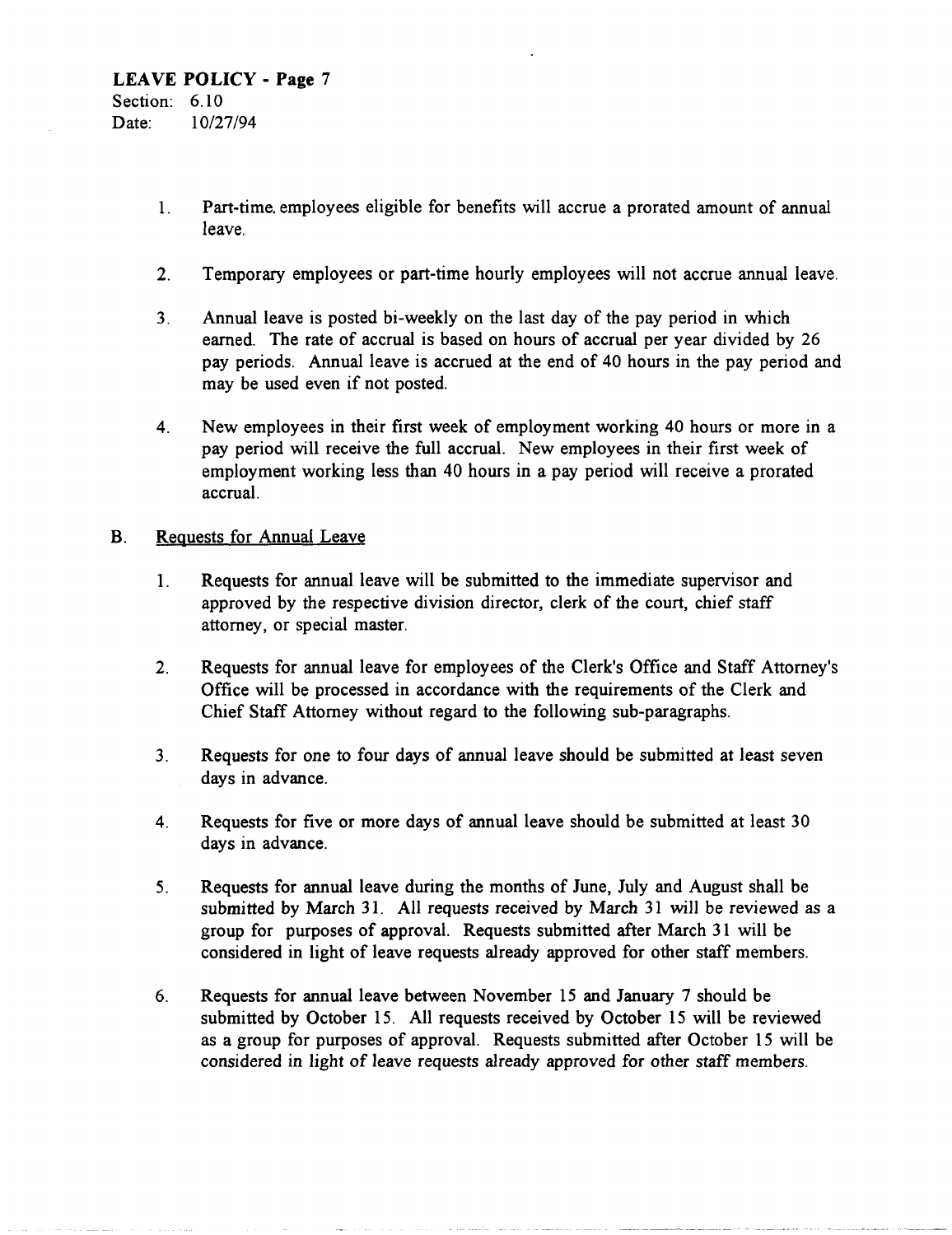#### LEAVE POLICY - Page 8 Section: 6.10

Date: 10/27/94

#### C. New Employees

Employees will not be allowed to take annual leave during their first six months of employment, except in emergency or unusual situations with the approval of the division director, deputy or administrative director, clerk of the court, chief staff attorney, or special master, as appropriate.

#### D. Accumulation

As a general rule, accrued annual leave should not exceed 320 hours (40 days) at any one time. Annual leave may be carried forward from one calendar year to the next; however, at the end of the calendar year, accrued annual leave in excess of 320 hours shall be forfeited.

### E. Termination of Employment

Upon termination, employees will be compensated for all accrued annual leave at their prevailing salary rate. A terminating employee not transferring to a state agency may receive hislher pay in a lump sum or may be paid over regularly scheduled pay periods if annual leave is used to extend termination date. Employees transferring to state agencies must receive their pay in a lump sum or, if approved by the new employer, transfer the annual leave balance. Employees who resign or are terminated during their first six months of employment will not be compensated for accrued annual leave.

## F. Period of Absence

Any period of leave without pay except for family leave in excess of 240 hours shall not be counted as credited service in determining years of service. Sick leave and annual leave accrues while on leave without pay not in excess of 240 hours.

#### G. Military Duty

Military leave taken shall be counted as credited service for purposes of annual leave accrual. Active military service of an employee who is restored to employment with the Supreme Court is not a break in service and shall be counted as credited service.

# COMPENSATORY LEAVE

# **Definition**

Compensatory leave is credited for hours worked in excess of a person's normal work week.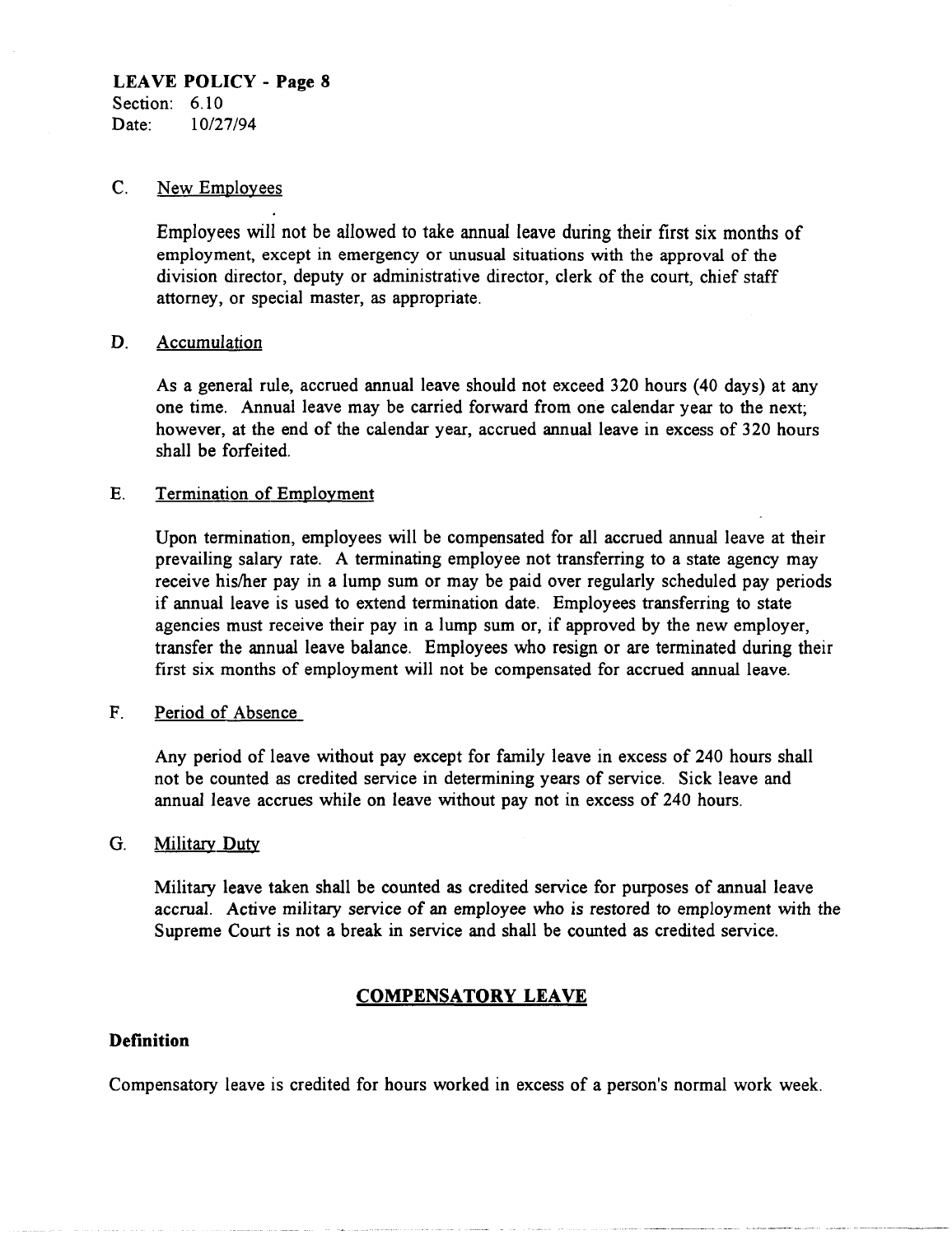## LEAVE POLICY - Page 9 Section: 6.10

Date: 10/27/94

# Policy

Compensatory leave has been implemented in accordance with the fair labor standards act (FLSA).

Exempt employees (not covered by flsa) required to work on a Saturday or Sunday or work hours in the work week in excess of their normal schedule shall receive compensatory leave equivalent to the number of hours actually worked.

Non·exempt employees shall be paid overtime or given compensatory leave at the rate of time and one· half for all hours worked in excess of the normal 40 hour work week, if the employee actually worked in excess of 40 hours in one week (saturday through friday). It is recommended that non-exempt employees be given compensatory leave within 30 days immediately following the week when the overtime was worked. If the non-exempt employee cannot take time off during that period of time, then they must be paid for overtime during the next available payroll period.

Compensatory leave must be approved by the division director, clerk of the court, chief staff attorney, or special master.

# Termination of Employment

Compensatory leave accrued by an employee considered exempt under the fair labor standards act is forfeited upon termination of employment, and may not be used to extend the employee's termination date beyond the last day worked.

# PERSONAL LEAVE

Personal leave, in addition to any other leave, may be earned in one of the following three ways:

- l. An employee who has accrued at least 320 hours (40 days) of sick leave may convert each two additional hours of accrued sick leave to one hour of accrued personal leave. However, employees are encouraged to build sick leave balances in order to have sufficient time to cover a serious illness or injury. Conversion of sick leave to personal leave will be done each July 1 and January l.
- 2. Any full-time employee using 40 hours or less of sick leave in a fiscal year (July 1 to June 30) shall be credited with eight hours of personal leave on July 1 of the next fiscal year.

Part-time employees shall be credited with personal leave based on number of hours worked in a week.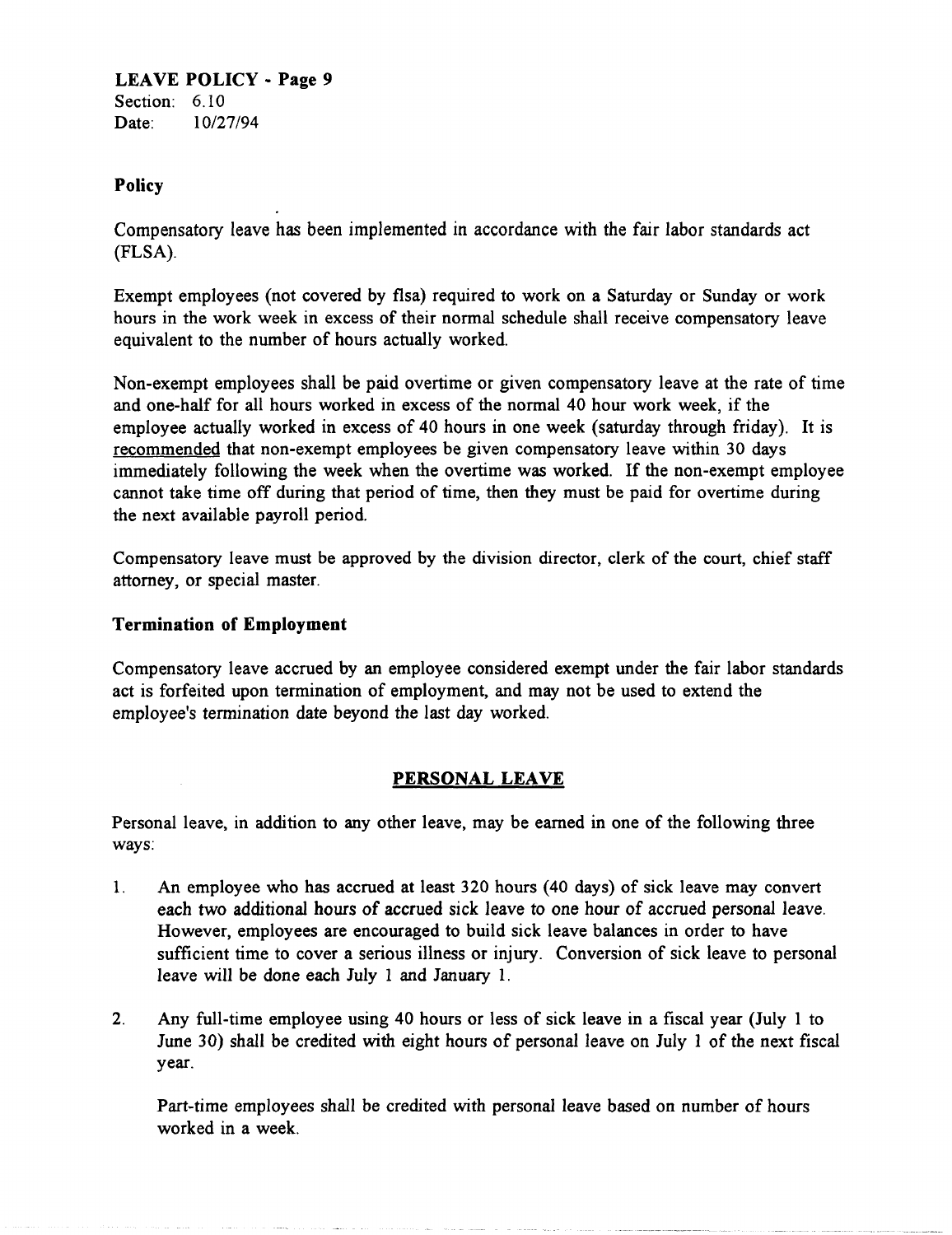Example: A part-time employee working 20 hours per week who uses 20 hours or less of sick leave shall be credited four hours of personal time.

3. The Supreme Court recognizes that exempt employees may occasionally work extraordinary hours (normally greater than 50 hours per week). Therefore each Division Director, clerk of the court, chief staff attorney, or special master may grant up to 16 additional hours of personal leave per fiscal year to each exempt employee who works extraordinary hours. In unusual cases, the Administrative Director, clerk of the court, chief staff attorney, or special master may approve additional time.

There is no entitlement to this time. The awarding of additional personal leave will be at the discretion of the Division Director, clerk of the court, chief staff attorney, or special master and is not intended to reward employees on an hour-for-hour basis.

Exempt employees who are required by their Supervisor to work or travel on a weekend or holiday may be granted personal leave on an hour-for-hour basis, unless weekend or holiday work is part of their normal schedule. Weekend travel undertaken at the employee's request (e.g., to attend a conference) is not eligible for personal leave.

Requests for personal leave must be submitted to the immediate supervisor and division director, clerk of the court, chief staff attorney, or special master for approval.

## **Termination of Employment**

Personal leave accrued by an employee is forfeited upon termination of employment, and may not be used to extend an employee's termination date beyond the last day worked.

# **JURY LEAVE**

#### **Definition**

Jury leave is granted when an employee appears for or serves on jury duty.

#### **Policy**

Employees summoned to jury duty shall be paid their regular salary, provided they submit their jury fee amounts to the Finance Office. (Mileage and per diem amounts may be kept by the employee.) If employees elect to use annual leave during the period they are on jury duty, they may keep their jury fees.

Employees must notify their supervisors of the days they will be serving jury duty as soon as they are informed.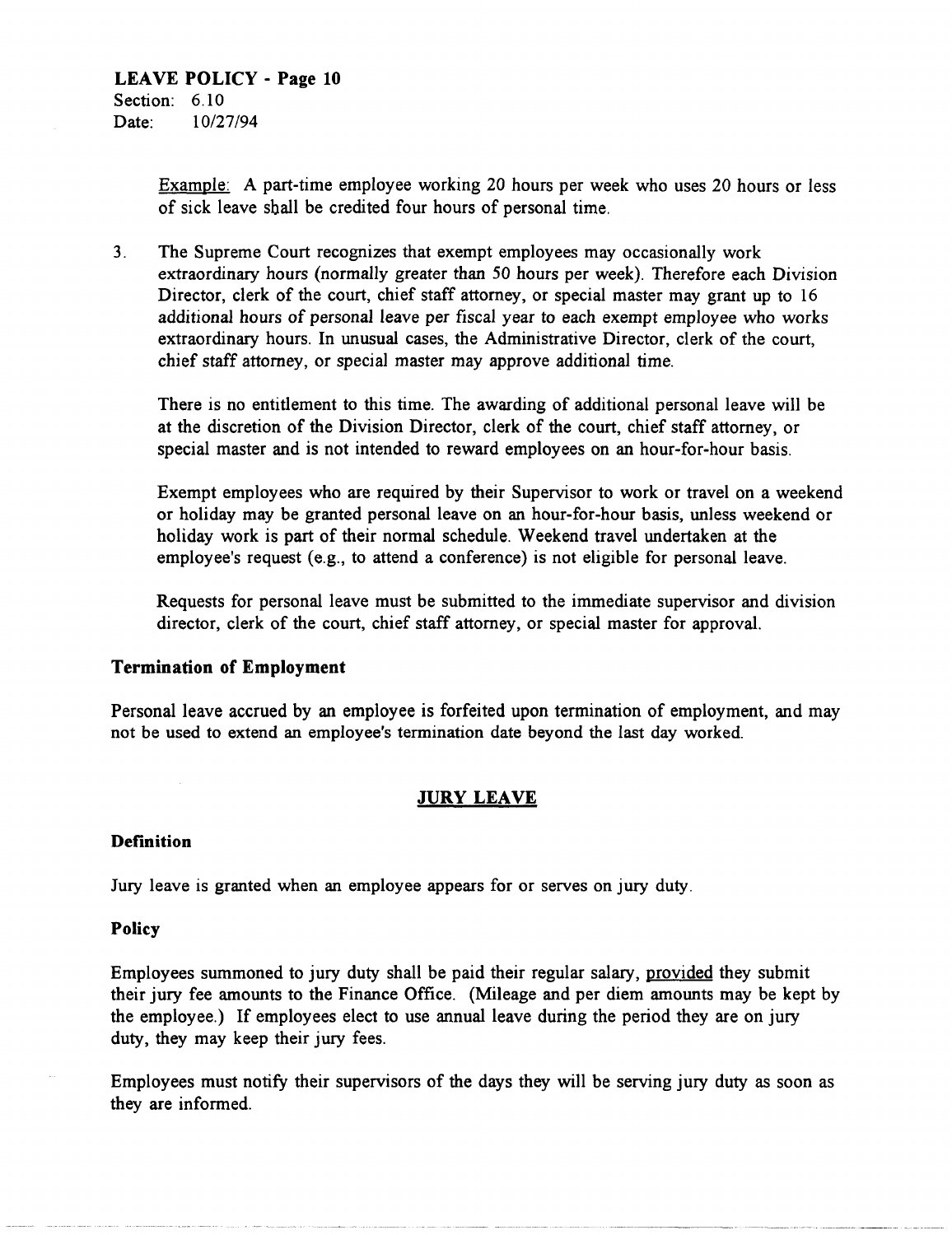**LEAVE POLICY - Page 11**  Section: 6.10 Date: *10/27/94* 

Employees shall be given the time needed to fulfill their civic obligation. Employees on the night shift summoned to jury duty will be excused from working their shift each day of jury duty. Employees not impaneled are expected to return to work when dismissed from jury duty unless the employee cannot return to work at least two hours before the end of the work shift.

#### **BEREAVEMENT LEAVE**

#### **Definition**

Bereavement leave is paid leave granted to an employee to attend the funeral of a spouse, child, parent, grandparent, grandchild, brother, sister, mother-in-law, or father-in-law.

#### **Policy**

An employee may be absent with pay for up to three consecutive working days based on normally scheduled hours. Upon request, bereavement leave shall be extended for two more working days if the employee travels out-of-state for the funeral. Requests for bereavement leave must be made as soon as possible and be approved by the immediate supervisor and division director, clerk of the court, chief staff attorney, or special master.

#### **LEAVE WITHOUT PAY**

#### **Definition**

Leave without pay is unpaid leave taken when sick leave, annual leave, personal leave, compensatory leave, or family medical leave is exhausted. Exceptions must be approved by the administrative director, clerk of the court, chief staff attorney, or special master.

#### **Policy**

Approval of leave without pay requests will take into consideration the reasons for the request, workload demands, and the availability of adequate personnel resources to provide job coverage during the requested leave period.

#### A. Use of Leave Without Pay

Employees must submit requests to take leave without pay to their supervisors in the same manner as outlined for annual leave requests. Supervisors, in tum, shall forward requests to the division director, deputy director, administrative director, clerk of the court, chief staff attorney, or special master, as appropriate, with a recommendation to approve or deny the requests.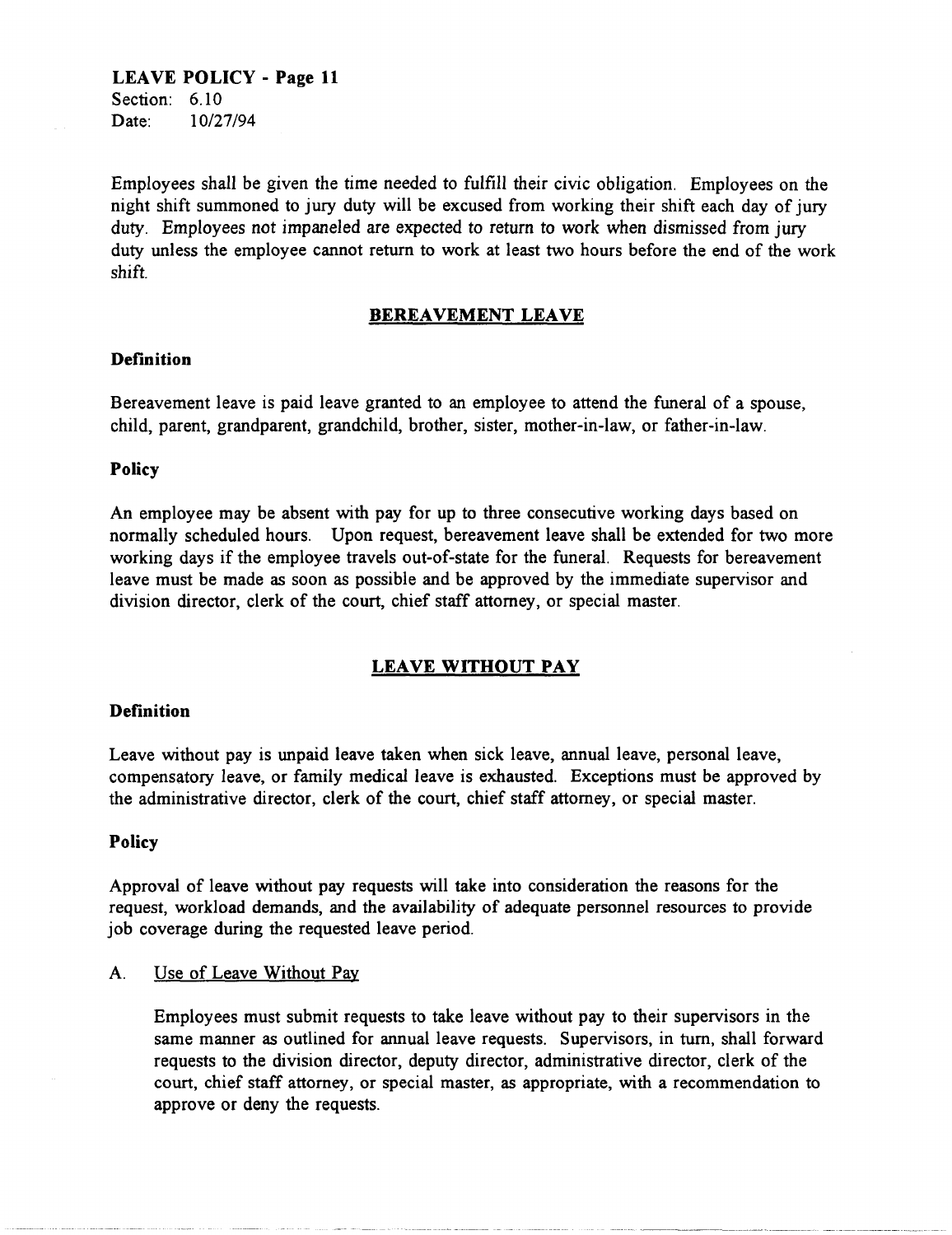# **LEAVE POLICY - Page 12**  Section: 6.10

Date: 10/27/94

All requests for leave without pay in excess of eighty consecutive hours shall be documented by. stating the beginning date of the leave without pay, the reasons for the request, the anticipated date of the return to work, and contain the signature or signatures of the appropriate level or levels of authority approving the request.

### B. Period of Absence

Any period of leave without pay, except for family leave, in excess of 240 hours shall not be counted as credited service in determining years of service. Sick leave and annual leave accrues while on leave without pay not in excess of 240 hours.

Employees on leave without pay for family leave shall be credited for service for not more than 12 weeks. Sick leave and annual leave accrues while on family leave without pay.

### c. Health Benefit Plan Participation.

- 1. An employee who is on leave without pay in excess of 12 weeks for family leave, or for any other health related reason that is not an industrial disability for any period, may continue to participate in the Health Benefit Plan by paying both the state and employee contribution. This authority to continue participation in the Health Benefit Plan shall terminate when the employee is determined to be eligible for Medicare coverage or when 30 months have elapsed since the incapacity began, whichever occurs first.
- 2. An employee who is on leave without pay for other than a health related reason may continue to participate in the Health Benefit Plan for a maximum of six months by paying both the state and employee contributions.
- 3. Employees on leave without pay will be notified of the full monthly premium amount and date due. If the premium is not paid for six weeks, coverage will be terminated.

## D. Life Insurance Plan Participation

An employee who is on leave without pay for family leave in excess of 12 weeks or for any other reason may continue to participate in the Basic Life and Accidental Death and Dismemberment Insurance Plan by paying the state premium. An employee who elects to continue to participate in the Basic Plan may also continue any supplemental coverage which is in force at the beginning of the leave without pay by continuing to pay the premium.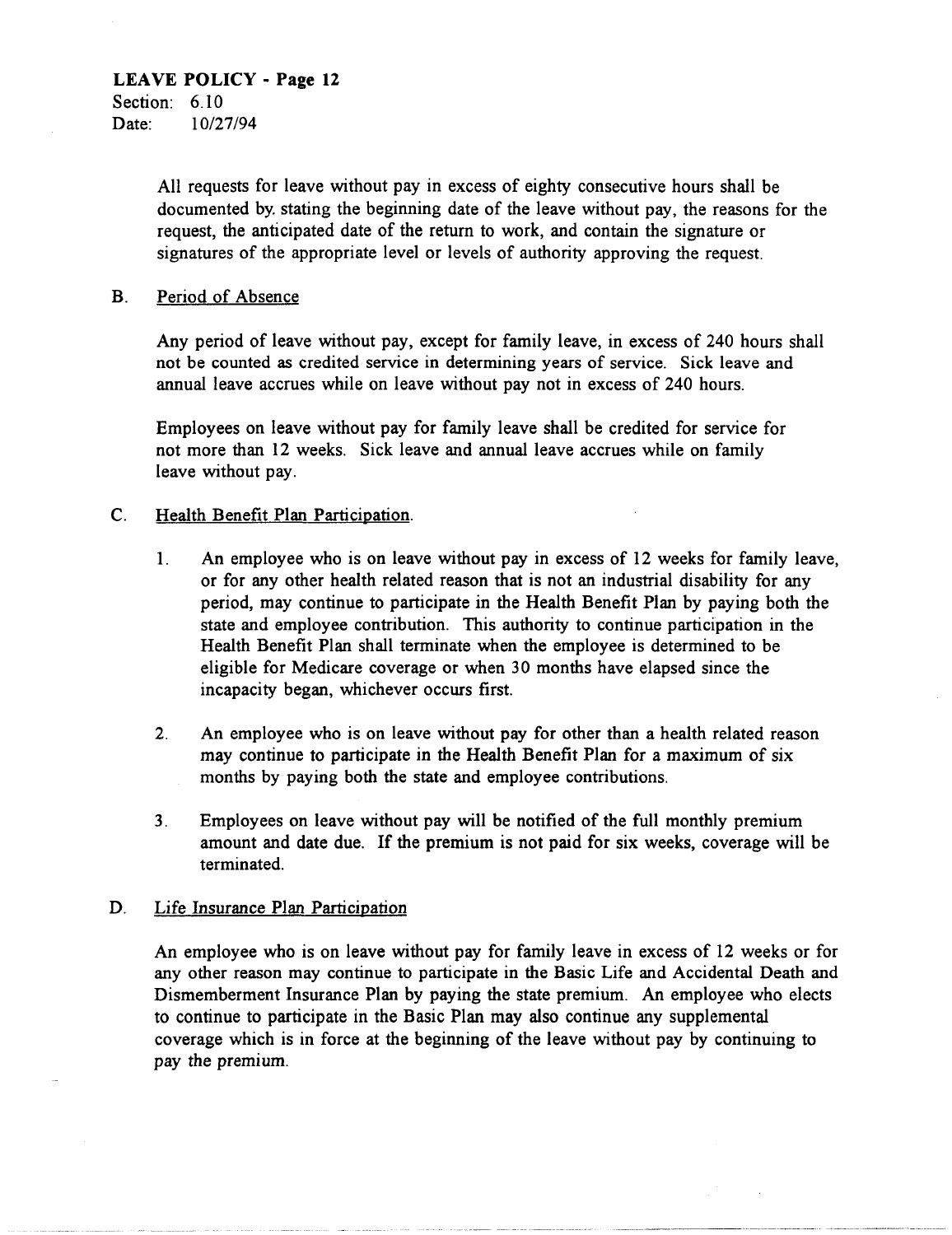Section: 6.10 Date: 10/27/94

#### E. Disability Income Insurance Plan Participation

An employee who is on leave without pay for a health related reason may continue to participate in the Disability Income Insurance Plan by paying the premium.

### F. Termination

The insurance coverage of an individual on leave without pay who allows payment of the premiums or contributions to become delinquent shall terminate at  $11:59$  p.m. on the last day of the period covered by the last premium or contribution paid.

## **HOLIDAYS**

### **Definition**

A holiday is a day of paid leave granted to employees as required by state law.

### Policy

Employees shall be paid for official holidays designated by Arizona statute.

Regular, full-time employees will be paid for 8 hours of holiday pay. Regular, part-time employees will be paid a prorated number of hours based on percentage of FTE (Full Time Equivalent).

Temporary part-time employees or part-time hourly employees will not receive holiday pay.

## Employees Required to Work.

Exempt employees (not covered by FLSA) required to work on a holiday shall receive compensatory leave equivalent to the number of hours actually worked. For example, if an exempt employee works on a holiday, the employee will be credited one hour of "compensatory time" for each hour worked.

The employee would WETR 8 hours holiday and the number of hours worked for "compensatory time".

Non-exempt employees (covered by FLSA) required to work on a holiday shall receive compensation at a rate of one and one-half the actual hours worked if the employee has already worked 40 hours during the week.

If an employee works Saturday through Wednesday and a holiday falls on Monday, WETR should reflect 8 hours holiday for Monday and 8 hours "compensatory time." The time will be calculated at straight time.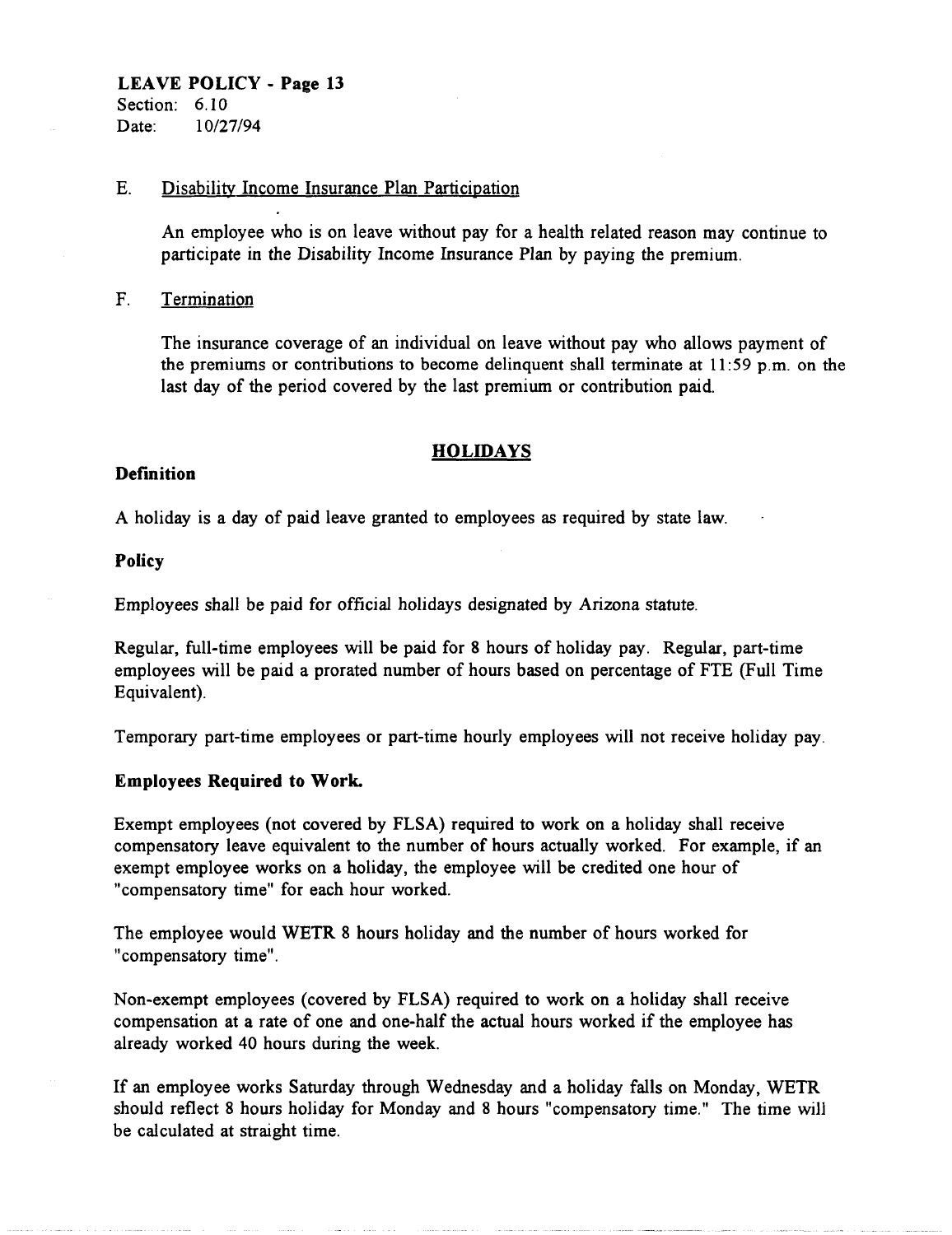**LEA VE POLICY - Page 14**  Section: 6.10 Date: 10/27/94

If an employee's regular day off is Monday, but Monday is a holiday, the employee should WETR 8 hours holiday and 8 hours "compensatory time." The time will be calculated at straight time.

#### **ADMINISTRATIVE LEAVE**

The administrative director, clerk of the court, chief staff attorney, or special master may authorize or require an employee to be absent with or without pay on administrative leave during a state of emergency declared by the Governor or the Chief Justice, or in other emergency situations such as extreme weather conditions, fire, flood, or malfunction of necessary machinery or equipment.

The administrative director, clerk of the court, chief staff attorney, or special master may grant administrative leave with pay to relieve an employee of duties temporarily during the investigation of alleged wrongdoing by the employee.

#### **MILITARY LEAVE**

An employee may request absence with pay on military leave pursuant to A.R.S. § 26-168, 26-171, or 38-610. The employee shall submit a copy of the orders for duty to the employee's immediate supervisor with the request for military leave, and it shall be granted as required by statute.

#### **INDUSTRIAL DISABILITY**

#### **Definition**

Industrial disability is defined as an injury received during the course of employment as defined by the workers' compensation laws of the State of Arizona.

#### A. Use of Leave

- 1. An employee who sustains an industrial disability shall be placed on sick leave.
- 2. If sick leave is not available, the employee may, upon request, use compensatory leave or personal leave until such leave is exhausted, then annual leave.
- 3. After all sick leave is exhausted, if an employee does not request compensatory leave, personal leave, or annual leave, or has exhausted compensatory leave, personal leave, and annual leave, the employee may be placed on leave without pay.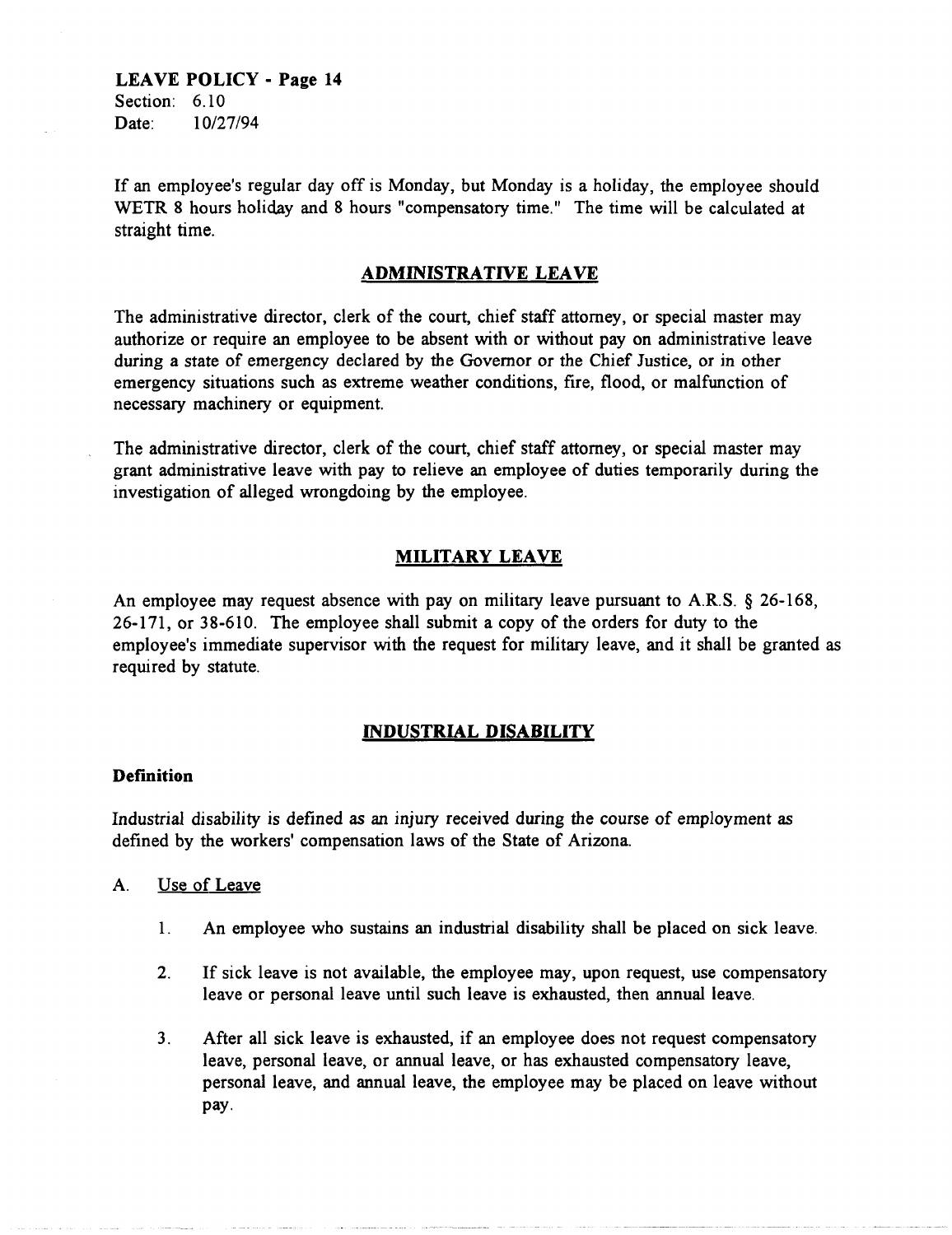Date: 10/27/94

#### B. Payments

- 1. An employee shall use leave in an amount necessary to receive total payments (leave payments plus workers' compensation payments) not to exceed the gross salary of the employee.
- 2. If the employee receives a retroactive workers' compensation payment for the applicable time off, the employee shall reimburse the Supreme Court for the applicable time and the equivalent value of leave shall be restored to the employee's appropriate leave account.

### C. Return to Work

In the event of a disability that would impair performance on the job, efforts shall be made to accommodate the disability or to place the employee in a suitable position, as reasonably determined by the division director, clerk of the court, chief staff attorney, or special master, and the human resources officer.

### D. Restriction

Sick leave with payor leave without pay shall not be granted to an employee who fails to accept compensation available pursuant to the industrial injury and disease provisions of A.R.S. § 23-901 to 23-1091.

## E. Benefit Plan Participation

- 1. An employee who is on leave without pay due to an industrial disability may continue to participate in the Benefit Plan for a maximum of six months by paying the employee contribution.
- 2. At the end of this six month period, an employee who remains on leave without pay due to an industrial disability may continue to participate in the Benefit Plan by paying both the state and employee contributions, until the employee returns to work or is determined to be eligible for Medicare coverage or Long-Term Disability, whichever occurs first.

## F. Life Insurance Plan Participation

An employee who is on leave without pay due to an industrial disability may continue to participate in the Basic Life and Accidental Death and Dismemberment Insurance Plan by paying the state premium. An employee who elects to continue to participate in the Basic Plan may also continue any supplemental coverage which is in force at the beginning of the leave without pay by continuing to pay the premium.